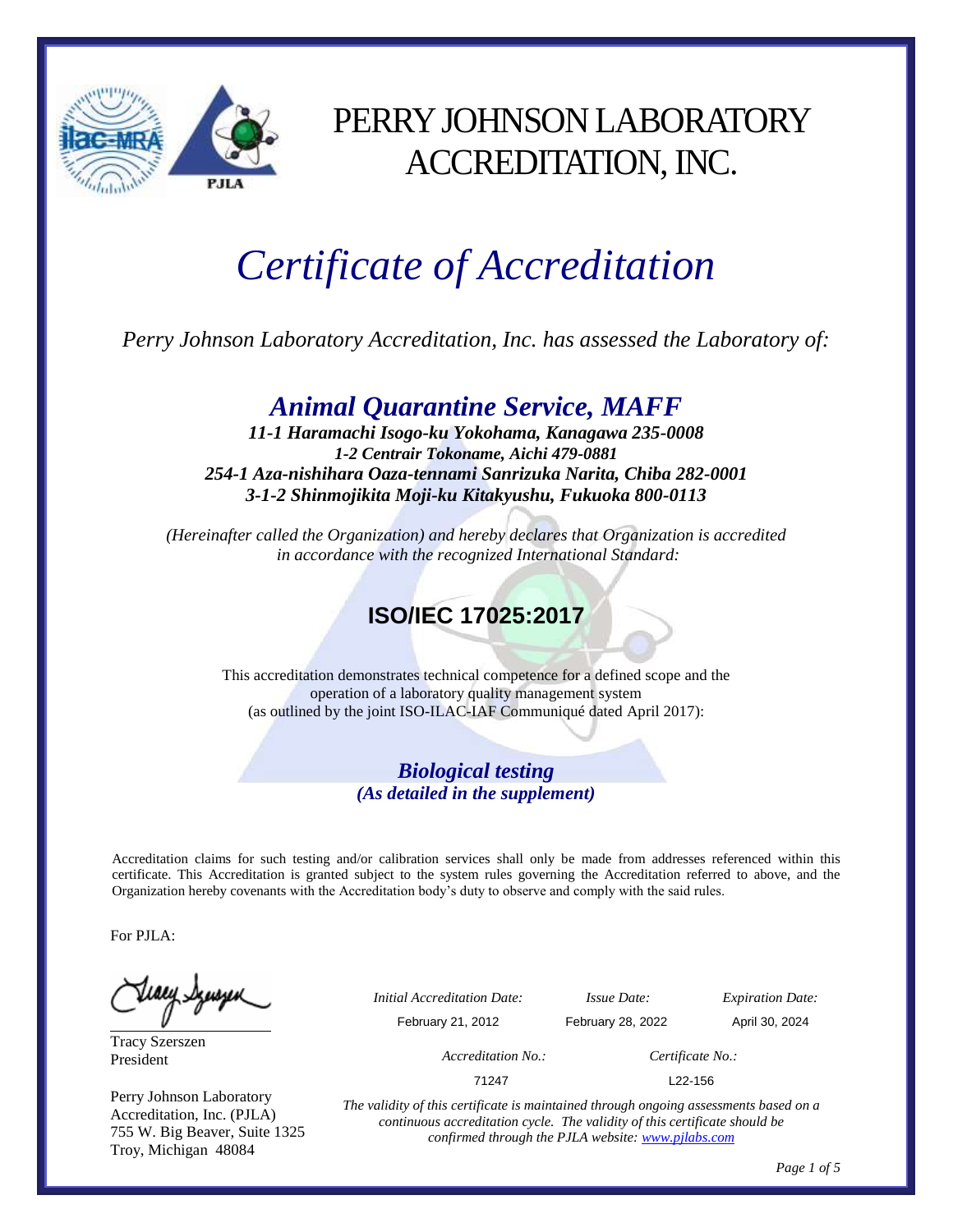

**Animal Quarantine Service, MAFF** 

11-1 Haramachi Isogo-ku Yokohama, Kanagawa 235-0008 Contact Name: Kazuo Ito Phone: 045-751-5937

*Accreditation is granted to the facility to perform the following testing:*

| <b>FIELD</b><br><b>OF TEST</b> | <b>ITEMS, MATERIALS</b><br><b>OR PRODUCTS</b><br><b>TESTED</b> | <b>SPECIFIC TESTS OR</b><br><b>PROPERTIES MEASURED</b> | SPECIFICATION,<br><b>STANDARD METHOD OR</b><br><b>TECHNIQUE USED</b> | <b>RANGE (WHERE</b><br><b>APPROPRIATE) AND</b><br><b>DETECTION LIMIT</b> |
|--------------------------------|----------------------------------------------------------------|--------------------------------------------------------|----------------------------------------------------------------------|--------------------------------------------------------------------------|
| Biological <sup>F</sup>        | Horse serum                                                    | Equine infectious                                      | SOP for Implementation of                                            | Positive, Negative/                                                      |
| (Animal                        |                                                                | anaemia                                                | examination (HY-EIA-AGID)                                            | Pseudo-positive                                                          |
| Inspection                     |                                                                | Agar gel                                               | On basis of:                                                         |                                                                          |
| Division,                      |                                                                | Immunodiffusion test                                   | Guidelines for Implementation                                        |                                                                          |
| Quarantine                     |                                                                |                                                        | Items of Inspection in Import                                        |                                                                          |
| Department)                    |                                                                |                                                        | Quarantine Inspection of                                             |                                                                          |
|                                |                                                                |                                                        | Animals Appendix                                                     |                                                                          |
|                                |                                                                |                                                        |                                                                      |                                                                          |
| Biological <sup>F</sup>        | Pig/Wild boar                                                  | Aujeszky's disease                                     | SOP for Implementation of                                            | Positive/Negative                                                        |
| (Microbiological               | serum                                                          | Virus neutralization test                              | examination (HM-AD-VN)                                               |                                                                          |
| Examination                    |                                                                |                                                        | On basis of:                                                         |                                                                          |
| Division,                      |                                                                |                                                        | Guidelines for Implementation                                        |                                                                          |
| Laboratory                     |                                                                |                                                        | Items of Inspection in Import                                        |                                                                          |
| Department)                    |                                                                |                                                        | Quarantine Inspection of                                             |                                                                          |
|                                |                                                                |                                                        | Animals Appendix                                                     |                                                                          |
|                                |                                                                |                                                        |                                                                      |                                                                          |
| Biological <sup>F</sup>        | <b>Ruminant</b> feces                                          | Johne's disease                                        | SOP for Implementation of                                            | Positive/Negative                                                        |
| (Pathological                  |                                                                | <b>Real-time PCR</b>                                   | examination (HP-JD-rPCR)                                             |                                                                          |
| and                            |                                                                |                                                        |                                                                      |                                                                          |
| Physiochemical                 |                                                                |                                                        | On basis of:                                                         |                                                                          |
| Examination                    |                                                                |                                                        | Enforcement for Act on                                               |                                                                          |
| Division,                      |                                                                |                                                        | <b>Domestic Animal Infectious</b>                                    |                                                                          |
| Laboratory                     |                                                                |                                                        | Diseases Control Law,                                                |                                                                          |
| Department)                    |                                                                |                                                        | Appended table No.1                                                  |                                                                          |
|                                |                                                                |                                                        |                                                                      |                                                                          |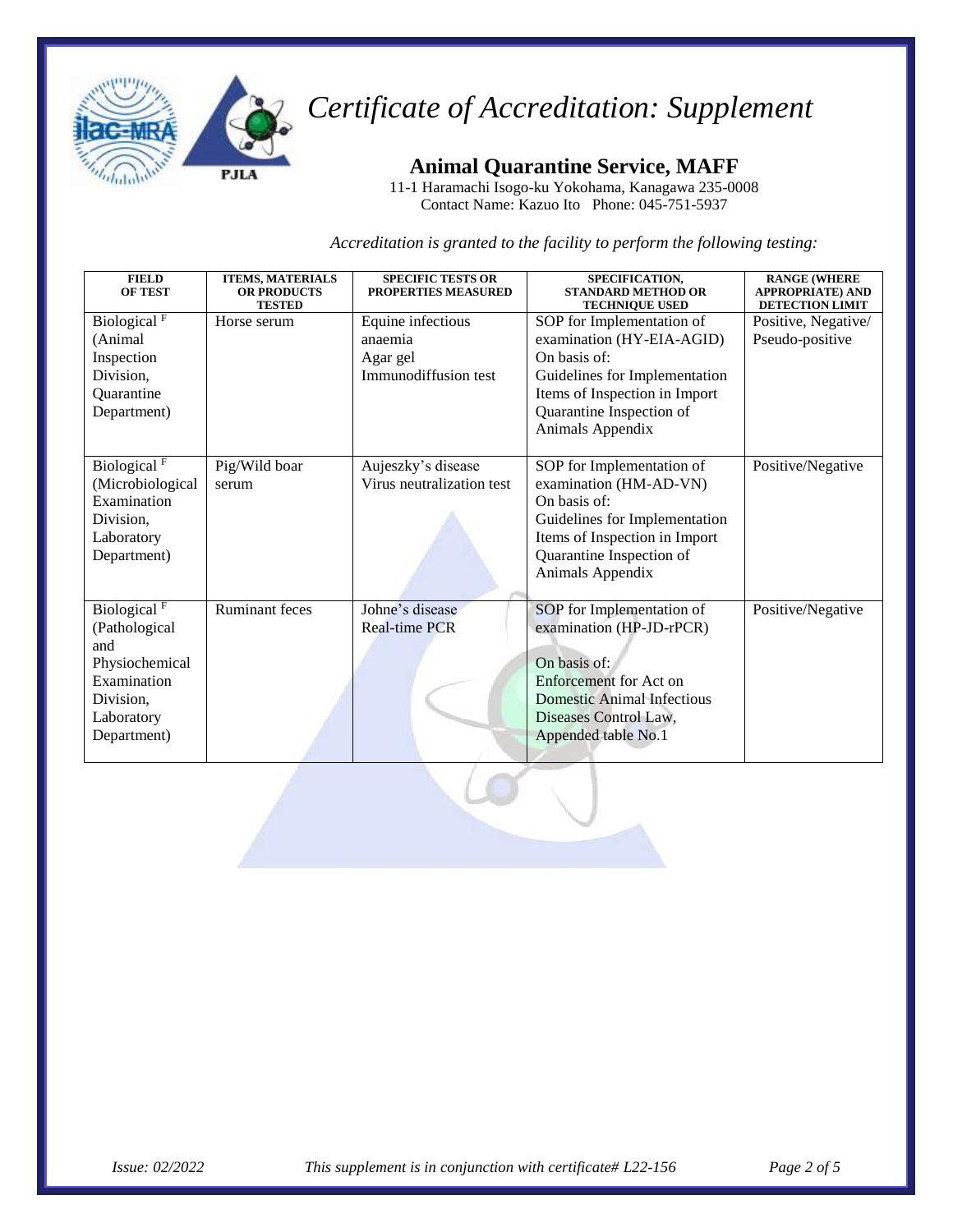

### **Animal Quarantine Service, MAFF**

1-2 Centrair Tokoname-city Aichi, 479-0881 Contact Name: Kazuo Ito Phone: 045-751-5937

*Accreditation is granted to the facility to perform the following testing:*

| <b>FIELD</b><br><b>OF TEST</b>                                                              | <b>ITEMS, MATERIALS</b><br><b>OR PRODUCTS</b><br><b>TESTED</b> | <b>SPECIFIC TESTS OR</b><br><b>PROPERTIES MEASURED</b> | SPECIFICATION,<br><b>STANDARD METHOD OR</b><br><b>TECHNIQUE USED</b>                                                                                                                                                                     | <b>RANGE (WHERE</b><br><b>APPROPRIATE) AND</b><br><b>DETECTION LIMIT</b> |
|---------------------------------------------------------------------------------------------|----------------------------------------------------------------|--------------------------------------------------------|------------------------------------------------------------------------------------------------------------------------------------------------------------------------------------------------------------------------------------------|--------------------------------------------------------------------------|
| Biological $F$<br>(Exotic Diseases)<br>Inspection<br>Division,<br>Laboratory<br>Department) | Bird serum                                                     | Avian influenza<br>Agar gel<br>Immunodiffusion test    | SOP for Implementation of<br>examination(HE-AI-AGID)<br>On basis of:<br>Specific Domestic Animal<br><b>Infectious Disease Quarantine</b><br>Guidelines for Highly<br>Pathogenic Avian Influenza<br>And Low Pathogenic Avian<br>Influenza | Positive/Negative                                                        |

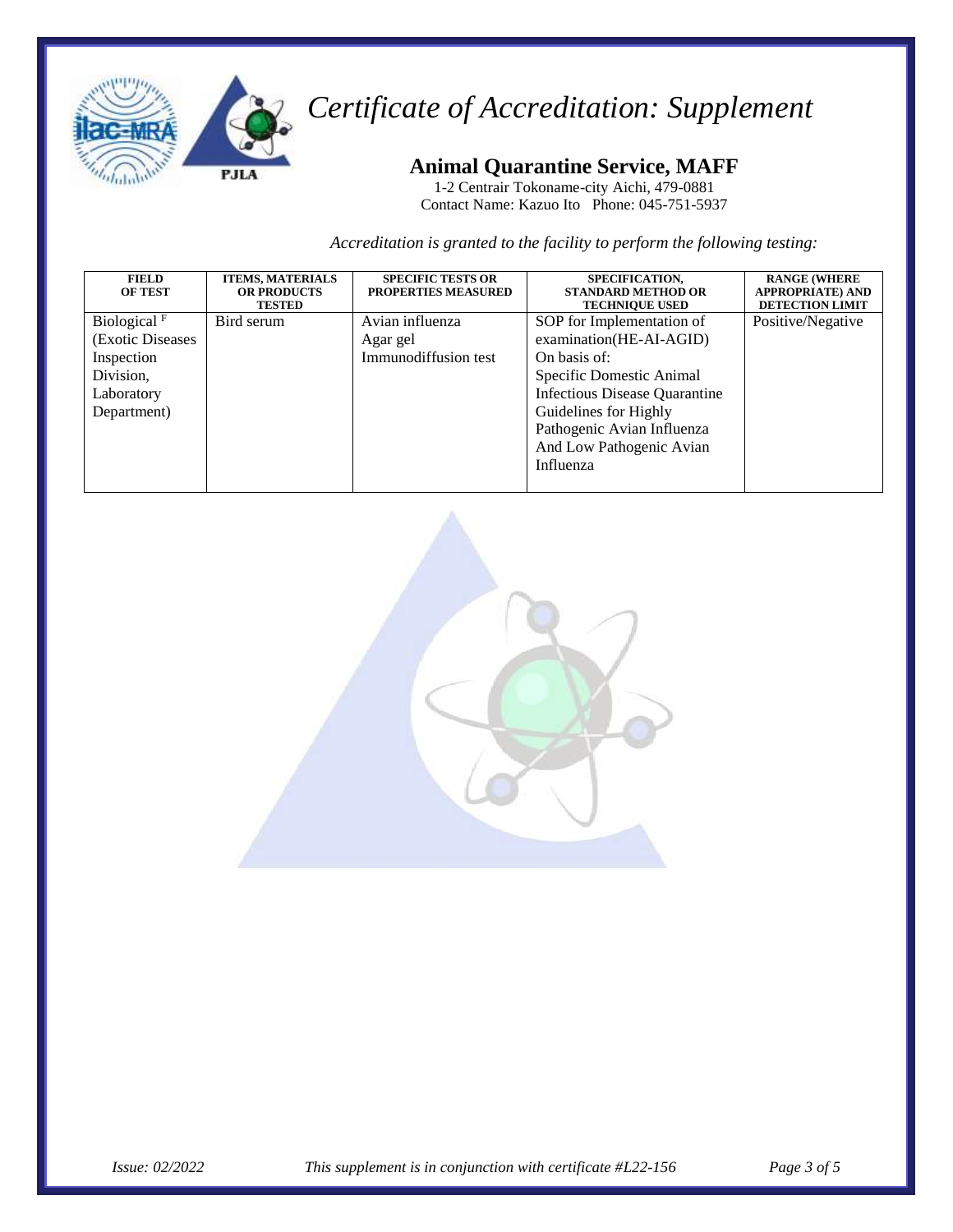

#### **Animal Quarantine Service, MAFF**

254-1 Aza-nishihara Oaza-tennami Sanrizuka Narita, Chiba 282-0001 Contact Name: Kazuo Ito Phone: 045-751-5937

*Accreditation is granted to the facility to perform the following testing:*

| <b>FIELD</b><br><b>OF TEST</b>                                                                | <b>ITEMS, MATERIALS</b><br><b>OR PRODUCTS</b><br><b>TESTED</b> | <b>SPECIFIC TESTS OR</b><br><b>PROPERTIES MEASURED</b>                                    | SPECIFICATION,<br><b>STANDARD METHOD OR</b><br><b>TECHNIQUE USED</b>                                                                                                                           | <b>RANGE (WHERE</b><br><b>APPROPRIATE) AND</b><br><b>DETECTION LIMIT</b> |
|-----------------------------------------------------------------------------------------------|----------------------------------------------------------------|-------------------------------------------------------------------------------------------|------------------------------------------------------------------------------------------------------------------------------------------------------------------------------------------------|--------------------------------------------------------------------------|
| Biological <sup>F</sup><br>(First Animal)<br><b>Ouarantine</b><br>Division, Narita<br>Branch) | Pig serum                                                      | Porcine reproductive<br>and respiratory syndrome<br>Enzyme-Linked Immuno<br>Sorbent Assay | SOP for Implementation of<br>examination (NT-PRRS-<br>ELISA)<br>On basis of:<br>Guidelines for Implementation<br>Items of Inspection in Import<br>Quarantine Inspection of<br>Animals Appendix | Positive/Negative                                                        |
|                                                                                               |                                                                |                                                                                           |                                                                                                                                                                                                |                                                                          |

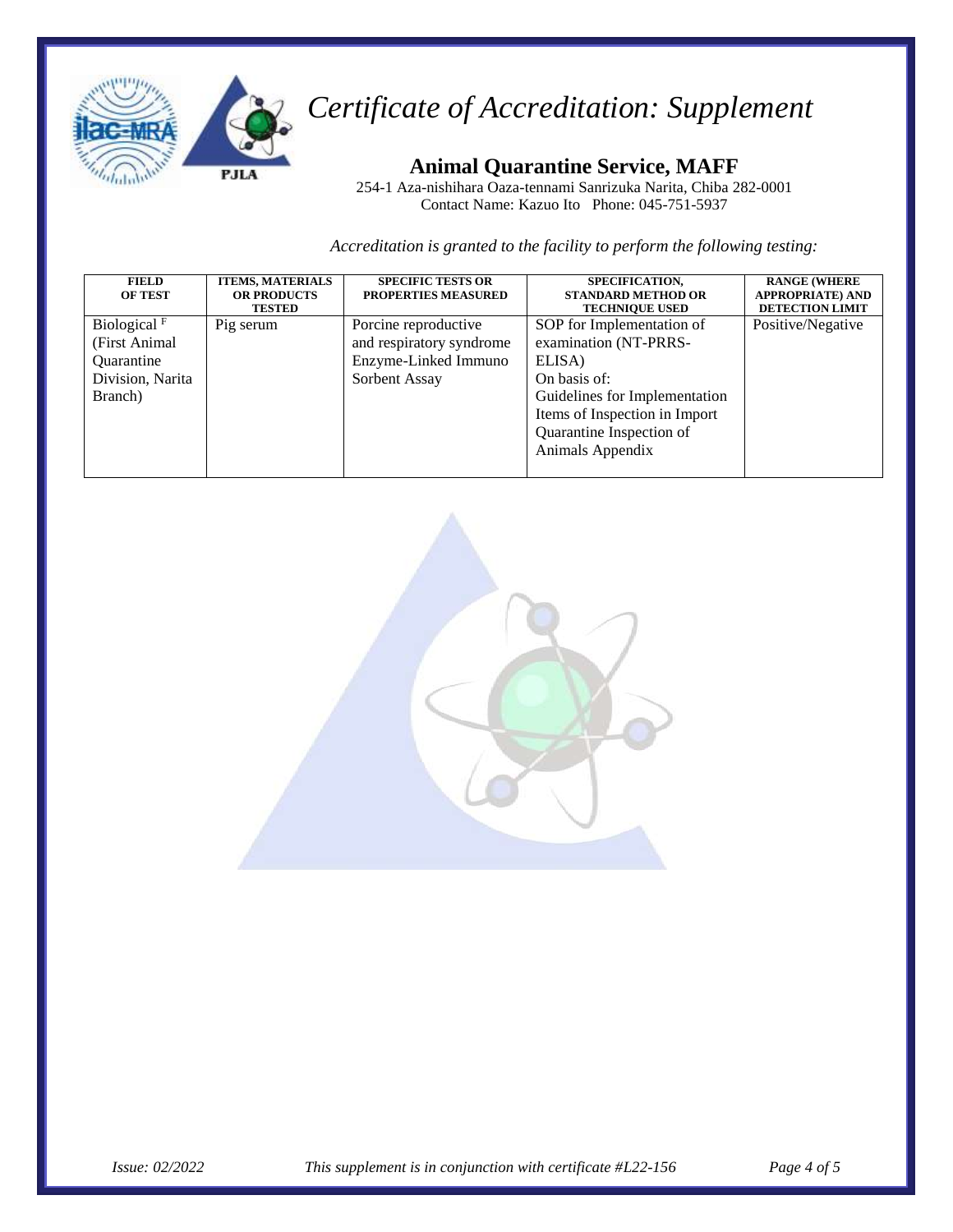

#### **Animal Quarantine Service, MAFF**

3-1-2 Shinmojikita Moji-ku Kitakyushu, Fukuoka 800-0113 Contact Name: Kazuo Ito Phone: 045-751-5937

*Accreditation is granted to the facility to perform the following testing:*

| <b>FIELD</b><br><b>OF TEST</b>                                              | <b>ITEMS, MATERIALS</b><br><b>OR PRODUCTS</b><br><b>TESTED</b> | <b>SPECIFIC TESTS OR</b><br><b>PROPERTIES MEASURED</b>           | SPECIFICATION,<br><b>STANDARD METHOD OR</b><br><b>TECHNIQUE USED</b>                                                                                                                     | <b>RANGE (WHERE</b><br><b>APPROPRIATE) AND</b><br><b>DETECTION LIMIT</b> |
|-----------------------------------------------------------------------------|----------------------------------------------------------------|------------------------------------------------------------------|------------------------------------------------------------------------------------------------------------------------------------------------------------------------------------------|--------------------------------------------------------------------------|
| Biological $F$<br>(Second Animal<br>Quarantine<br>Division, Moji<br>Branch) | Horse serum                                                    | Equine infectious<br>anaemia<br>Agar gel<br>Immunodiffusion test | SOP for Implementation of<br>examination (MZ-EIA-AGID)<br>On basis of:<br>Guidelines for Implementation<br>Items of Inspection in Import<br>Quarantine Inspection of<br>Animals Appendix | Positive, Negative/<br>Pseudo-positive                                   |

1. The presence of a superscript F means that the laboratory performs testing of the indicated parameter at its fixed location. Example: Outside Micrometer <sup>F</sup> would mean that the laboratory performs this testing at its fixed location.

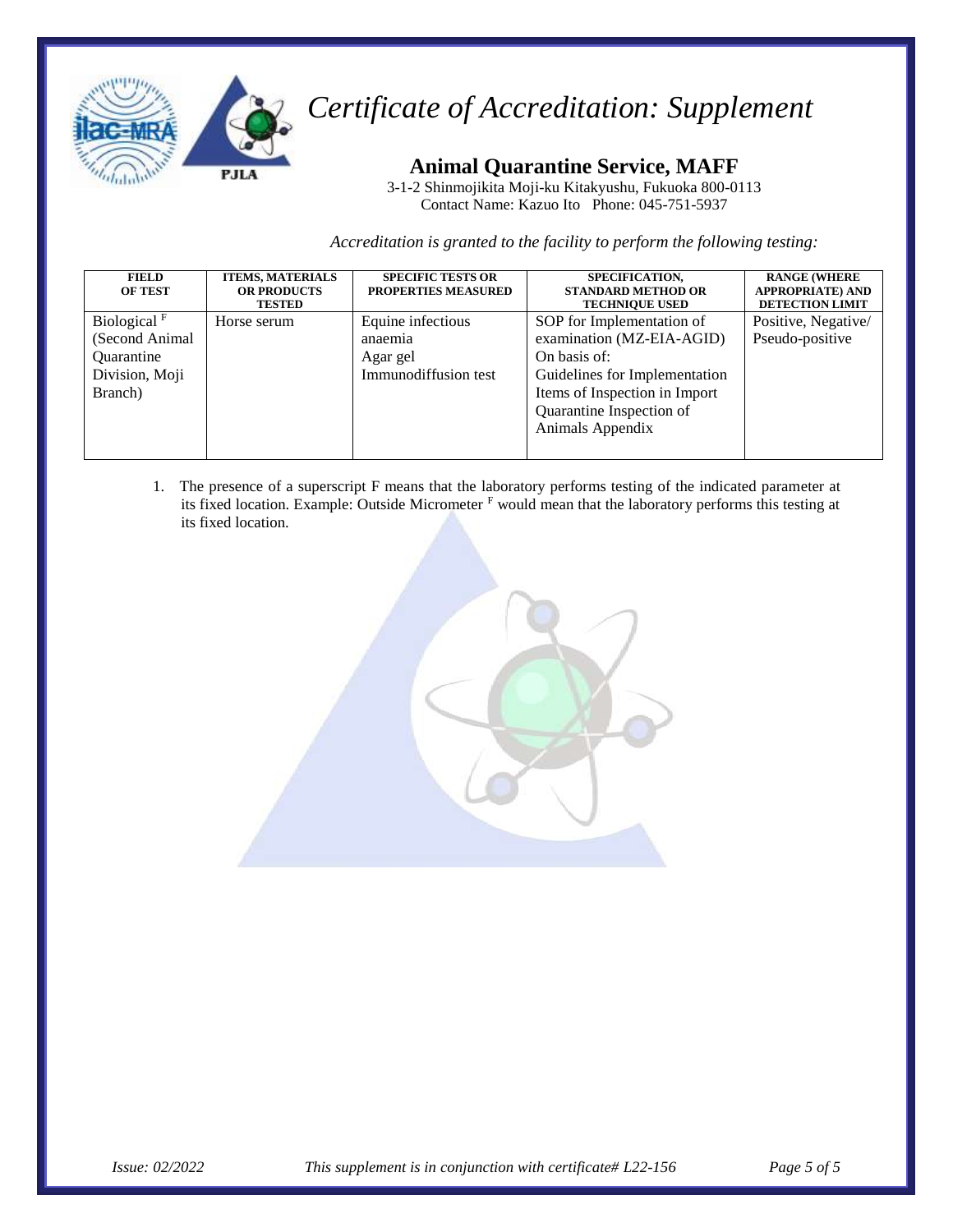



ペリージョンソン ラボラトリー アクレディテーション インクは、 下記の試験所を審査しました。

### 農林水産省 動物検疫所

- 〒235-0008 神奈川県横浜市磯子区原町 11-1
- 〒479-0881 愛知県常滑市セントレア 1-2
- 〒282-0001 千葉県成田市三里塚大字天浪字西原 254-1

〒800-0113 福岡県北九州市門司区新門司北 3-1-2

ここに本組織が、以下の認知された国際規格に基づき、認定されたことを証します。

#### *ISO/IEC 17025:2017*

本認定により、以下の範囲及び試験所品質マネジメントシステムの運営における技術的能力を 実証するものとします。(2017 年 4 月発行 ISO-ILAC-IAF 共同コミュニケに準ずる)

#### 生物的試験 **(**詳細は付属書に記述**)**

上記試験及び/又は校正サービスに対する認定資格は本認定証内で言及された住所のみを対象とする。本認定は、 上記規格の認定を管理するシステム規定に従い授与され、組織はその規定を遵守し、認定機関の任務を尊重する ことをここに誓約する。

PJLA

Steaey Synsyn

 $\overline{\phantom{a}}$  , where  $\overline{\phantom{a}}$  , where  $\overline{\phantom{a}}$  , where  $\overline{\phantom{a}}$  ,  $\overline{\phantom{a}}$  ,  $\overline{\phantom{a}}$  ,  $\overline{\phantom{a}}$  ,  $\overline{\phantom{a}}$  ,  $\overline{\phantom{a}}$  ,  $\overline{\phantom{a}}$  ,  $\overline{\phantom{a}}$  ,  $\overline{\phantom{a}}$  ,  $\overline{\phantom{a}}$  ,  $\overline{\phantom{a}}$  ,  $\overline{\phantom$ 

トレーシー サーツェン プレジデント Perry Johnson Laboratory Accreditation, Inc. (PJLA) 755 W. Big Beaver Rd., Suite 1325 Troy, Michigan 48084

2012 年 2 月 21 日 2022 年 2 月 28 日 2024 年 4 月 30 日

初回認定日 認定証有効期限

 認定番号 認定証番号 71247 L22-156

この認定証の有効性は、持続された認定に基づく継続審査を通して維持されています。 PJLA ウェブサイト (www.pjlabs.com)でご確認いただけます。

尚、本認定証は日本語翻訳版であり、英文の認定証を正式のものとする。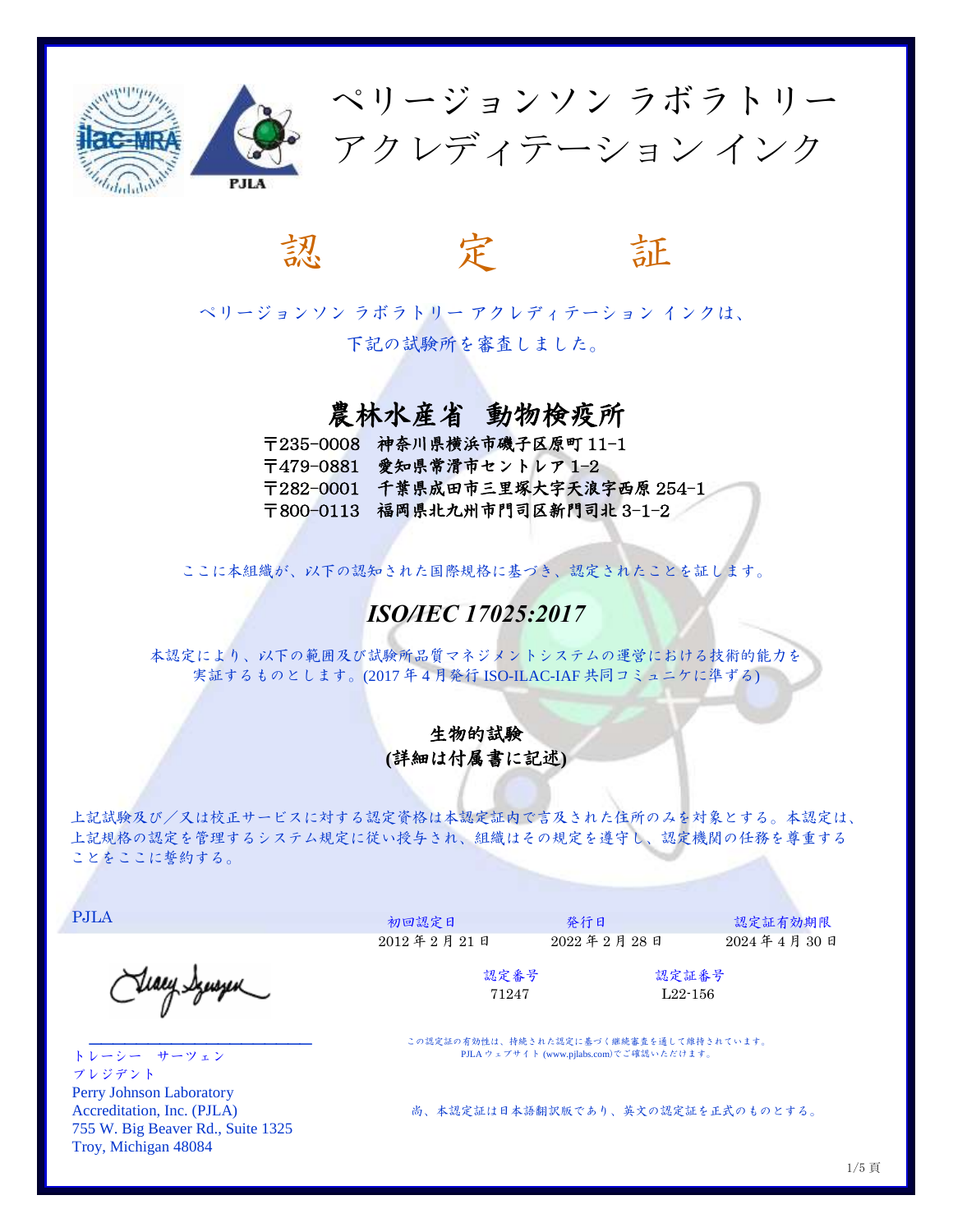



認 定 証 付 属 書

農林水産省動物検疫所

〒**235-0008** 神奈川県横浜市磯子区原町 **11-1** 伊藤 和夫 **Tel: 045-751-5937**

本認定を、上記組織の実施する下記試験について授与する。

| 試験分野                                | 試験された<br>品目、材料、製品 | 試験の内容または<br>測定された属性              | 適用された仕様、<br>規格に規定された方法または手法                                   | 範囲および<br>検出限界  |
|-------------------------------------|-------------------|----------------------------------|---------------------------------------------------------------|----------------|
| 生物的試験 『<br>(検疫部<br>動物検疫課)           | 馬の血清              | 馬伝染性貧血の寒天<br>ゲル内沈降反応検査<br>(AGID) | 動物の輸入検査における検査実施<br>項目等の指針 別表に基づく<br>検査実施標準作業書<br>(HY-馬伝貧ゲル沈)  | 陽性、陰性又は<br>疑陽性 |
| 生物的試験 『<br>(精密検査部<br>微生物検査課)        | 豚及び<br>いのししの血清    | オーエスキー病の中和<br>試験(VN)             | 動物の輸入検査における検査実施<br>項目等の指針 別表に基づく<br>検査実施標準作業書<br>$(HM-AD-VN)$ | 陽性又は陰性         |
| 生物的試験 『<br>(精密検査部<br>病理·理化学<br>検査課) | 反すう動物の<br>糞便      | ヨーネ病のリアルタイ<br>ム PCR 法 (rPCR)     | 家畜伝染病予防法施行規則<br>別表第一に基づく<br>検査実施標準作業書<br>(HP-ヨーネ病遺伝子検査)       | 陽性又は陰性         |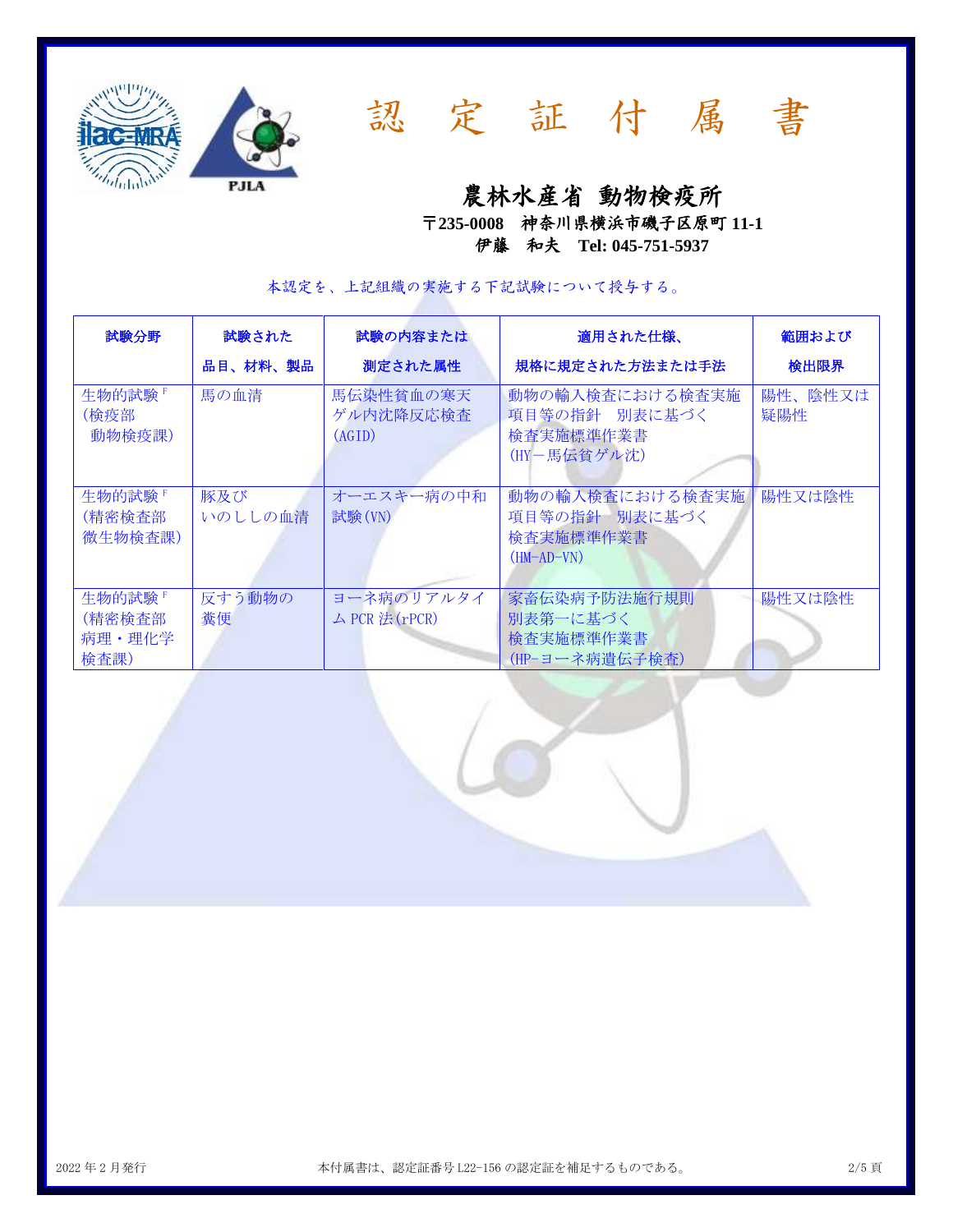



# 認 定 証 付 属 書

農林水産省動物検疫所

〒**479-0881** 愛知県常滑市セントレア **1-2** 伊藤 和夫 **Tel: 045-751-5937**

本認定を、上記組織の実施する下記試験について授与する。

| 試験分野                         | 試験された    | 試験の内容または                           | 適用された仕様、                                                                                 | 範囲および  |
|------------------------------|----------|------------------------------------|------------------------------------------------------------------------------------------|--------|
|                              | 品目、材料、製品 | 測定された属性                            | 規格に規定された方法または手法                                                                          | 検出限界   |
| 生物的試験 『<br>(精密検査部<br>海外病検査課) | 鳥の血清     | 鳥インフルエンザの<br>寒天ゲル内沈降反応<br>検査(AGID) | 高病原性鳥インフルエンザ及び<br>低病原性鳥インフルエンザに<br>関する特定家畜伝染病防疫指針<br>に基づく<br>検査実施標準作業書<br>$(HE-AI-AGID)$ | 陽性又は陰性 |

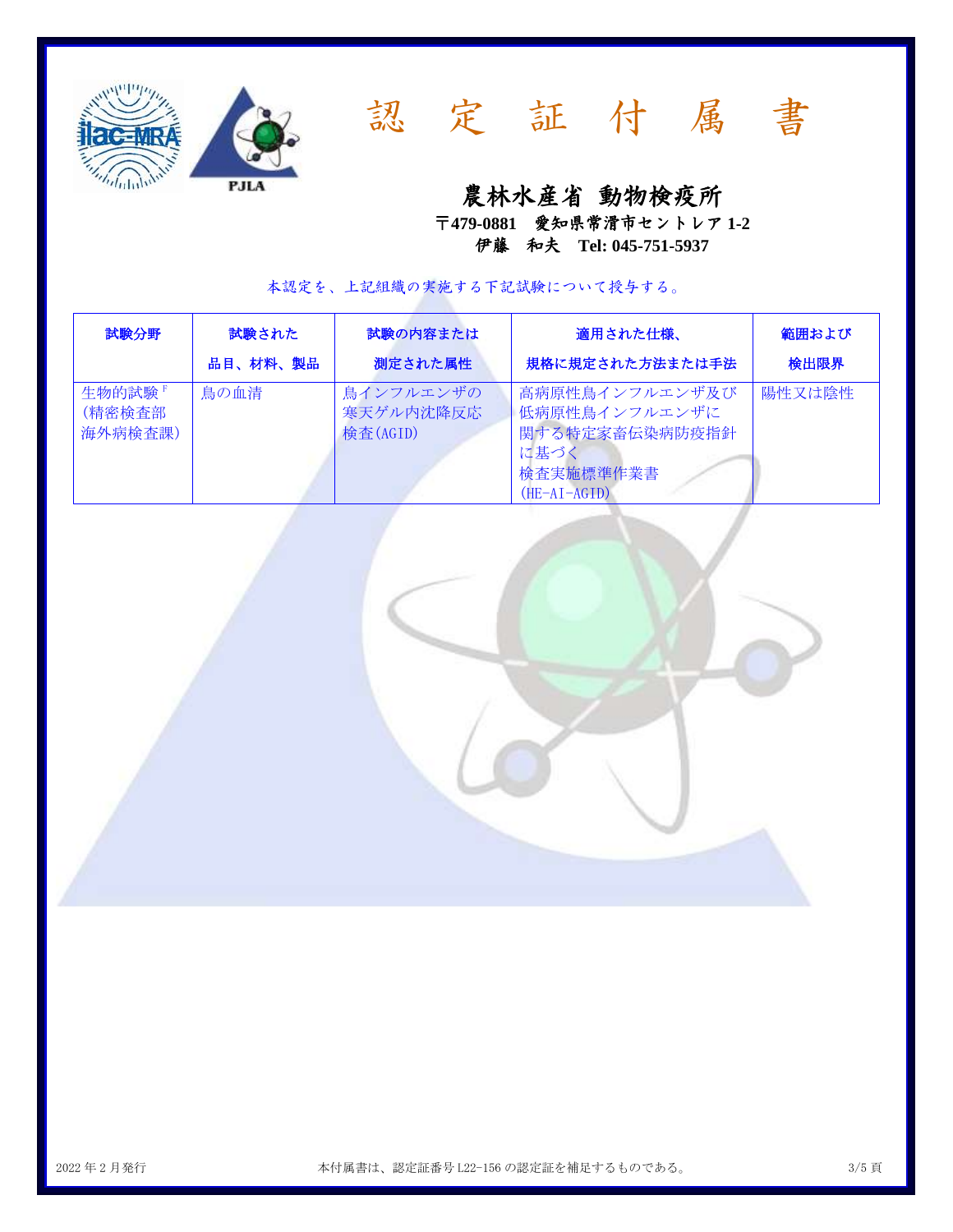



農林水産省動物検疫所

〒**282-0001** 千葉県成田市三里塚大字天浪字西原 **254-1** 伊藤 和夫 **Tel: 045-751-5937**

本認定を、上記組織の実施する下記試験について授与する。

| 試験分野                             | 試験された    | 試験の内容または                           | 適用された仕様、                                                          | 範囲および  |
|----------------------------------|----------|------------------------------------|-------------------------------------------------------------------|--------|
|                                  | 品目、材料、製品 | 測定された属性                            | 規格に規定された方法または手法                                                   | 検出限界   |
| 生物的試験 『<br>(成田支所<br>動物検疫<br>第1課) | 豚の血清     | 豚繁殖・呼吸障害症候<br>群の酵素免疫測定法<br>(ELISA) | 動物の輸入検査における検査実<br>│施項目等の指針 別表に基づく<br>検査実施標準作業書<br>(NT-PRRS ELISA) | 陽性又は陰性 |